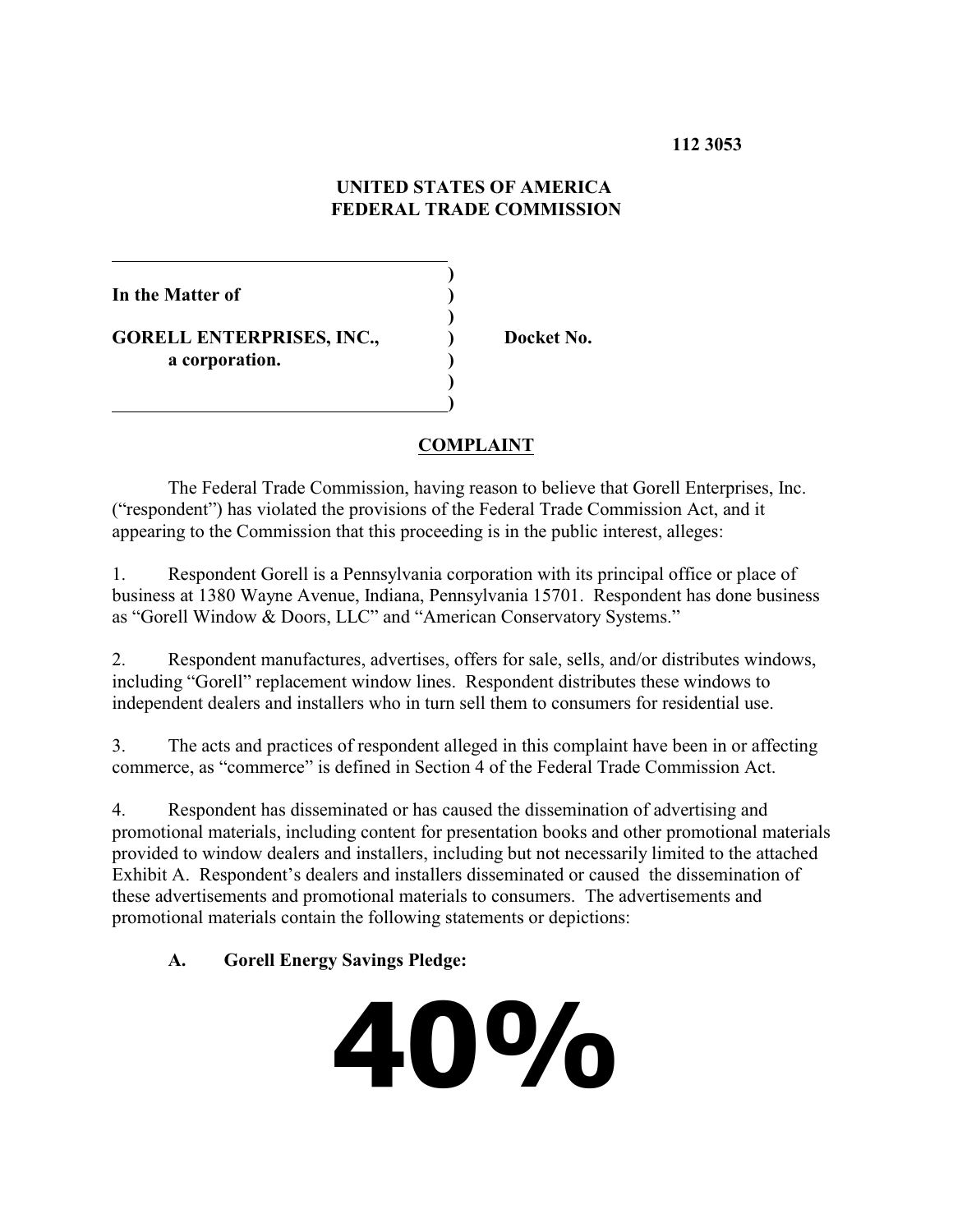# **ENERGY SAVINGS PLEDGE!!!**

**40% Energy Savings Pledge**

Gorell Windows & Doors pledges that you will save at least 40% on home fuel consumption for both heating and cooling at your residence . . . during the 12-month period beginning with the date of this pledge (after installation and final payment).

If your energy savings during the first year after the installation of your new windows are less than 40% of your previous 12-month energy consumption – with all things being equal except for your new Gorell windows – you will be reimbursed the difference between the actual savings and 40% of your energy costs for the previous 12 months, up to \$500.

If the sum of heating and cooling degree days after installation is within 5% of the same data from the 12 months prior to installation, Gorell will honor the full request, up to \$500. However, if the sum of heating and cooling degree days after the installation of Gorell products is between 5% and 20% more, Gorell will honor 75% of the pledge claim, up to \$375. If the heating and cooling degree days are more than 20% greater after the installation, Gorell will honor 50% of the pledge claim, up to \$250.

. . . .

. . . .

Exhibit A.

5. Many factors determine the savings homeowners can realize by replacing their windows, including the home's geographic location, size, insulation package, and existing windows. Consumers who replace single or double-paned wood or vinyl-framed windows – common residential window types in the United States – with Gorell replacement windows are not likely to achieve a 40% reduction in residential energy consumption or heating and cooling costs.

6. Through the means described in Paragraph 4, respondent has represented, expressly or by implication, that:

- A. Consumers who replace windows with respondent's Thermal Master III® glass system windows are likely to achieve residential energy savings of 40%; or
- B. Consumers who replace windows with respondent's Thermal Master III® glass system windows are likely to save 40% on residential heating and cooling costs.

7. Through the means described in Paragraph 4, respondent has represented, expressly or by implication, that it possessed and relied upon a reasonable basis that substantiated the representation(s) set forth in Paragraph 6 at the time that the representation(s) were made.